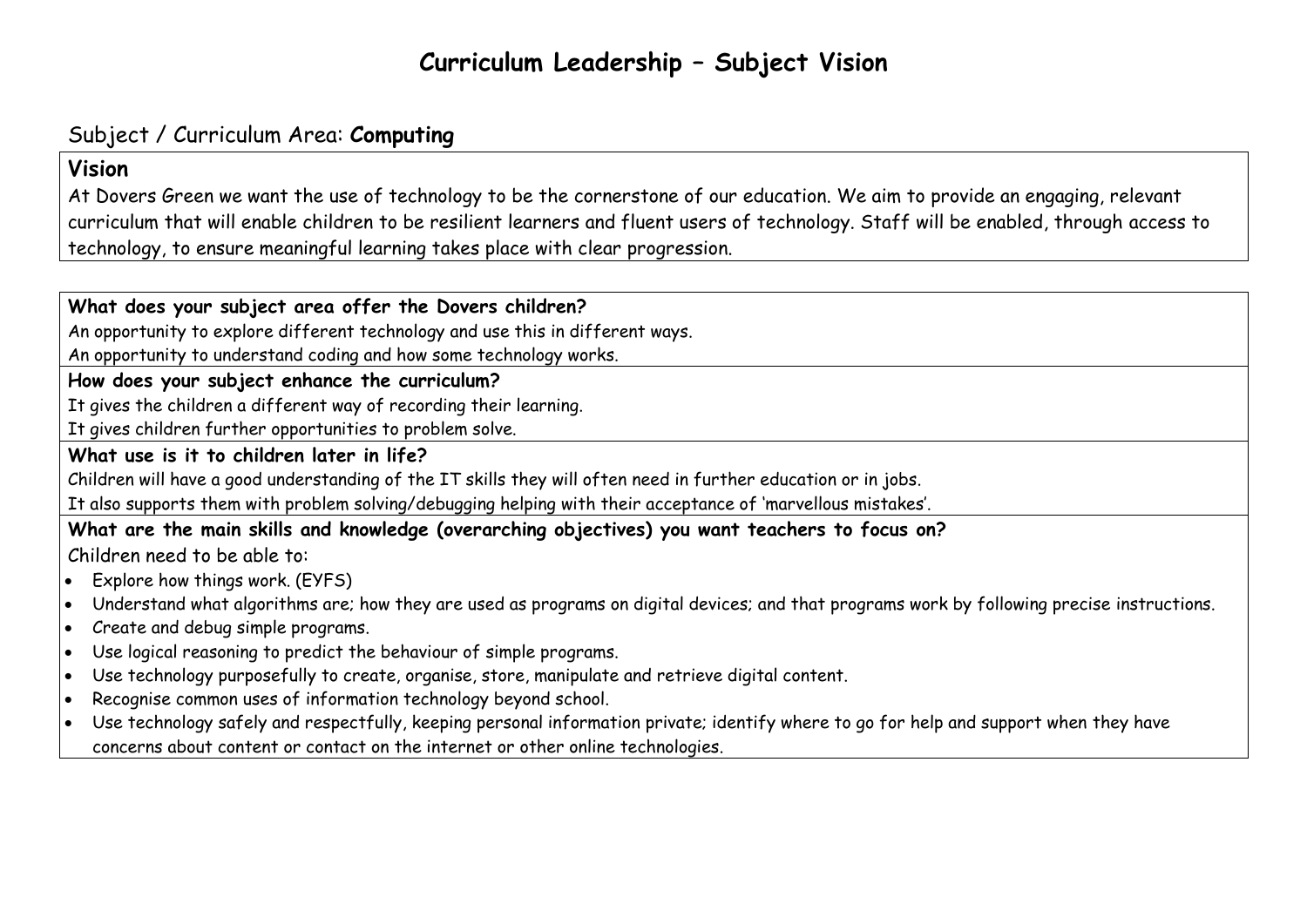# **Curriculum Leadership – Intent, Implementation and Impact**

Subject/Curriculum Area: **Computing**

"Technology is best when it brings people together."- Matt Mullenweg

Computing prepares children for a future where we know technology will be present and even further developed than it is now. It gives them the opportunity to explore and be challenged in a safe space where their peers can support and guide them. It allows them to develop their problem solving techniques and respond to problems as they arise. Through the study of computing, children combine rehearsal of skills through an 'unplugged curriculum' as well as the practical skills.

## **Intent**

## **What is being taught?** EYFS:

In Early Years the curriculum no longer requires children to be taught about technology, however at Dovers green we feel these are still key skills and knowledge that they children need. The children have access to a variety of technological devices (i.e. IWB, iPads, walkie-talkies and metal detectors, code-apillar) to engage with independently during learning time. The children are taught how to use the resources available to them during adult focus activities. They are also introduced to the Code-a-Pillar. As the children's knowledge of resources develop we provide them with further resources to prepare them for the Key Stage 1 curriculum in Summer Term, providing them with opportunities to use coding with the BeeBot and Coding Mats.

# Year 1:

In Autumn term the children learn about technology that we use in school and that they use at home. They begin to discuss the uses of these technologies. We plan for the children to visit a local library to see how they use technology. In Spring term the focus is Information Technology children learn to access Microsoft Word on the iPads as well as saving their learning. This is also some children's first opportunity to use a keyboard. In Summer Term the focus is on coding, with the children developing their understanding of algorithms and how to write them.

# Year 2:

In Autumn term the focus is on coding, with the children further developing their understanding of algorithms and how to write them as well as how to debug them. In Spring term the children learn about technology that we use in school and that they use at home. They begin to discuss the uses of these technologies. We plan for the children to visit the local area to identify different uses of technology.. In Summer Term the focus is Information Technology children revisit their learning using Microsoft Word on the iPads as well as saving their learning. They then explore a new app which supports them to create, edit, save and manipulate their digital content.

Throughout the year iPads will also be used to support learning through researching, recording learning and sharing learning.

We also have a dedicated time to think about digital literacy - in particular online safety. Each year we mark Safer Internet Day and complete activities linked to it and watch videos from 'ThinkUKnow'.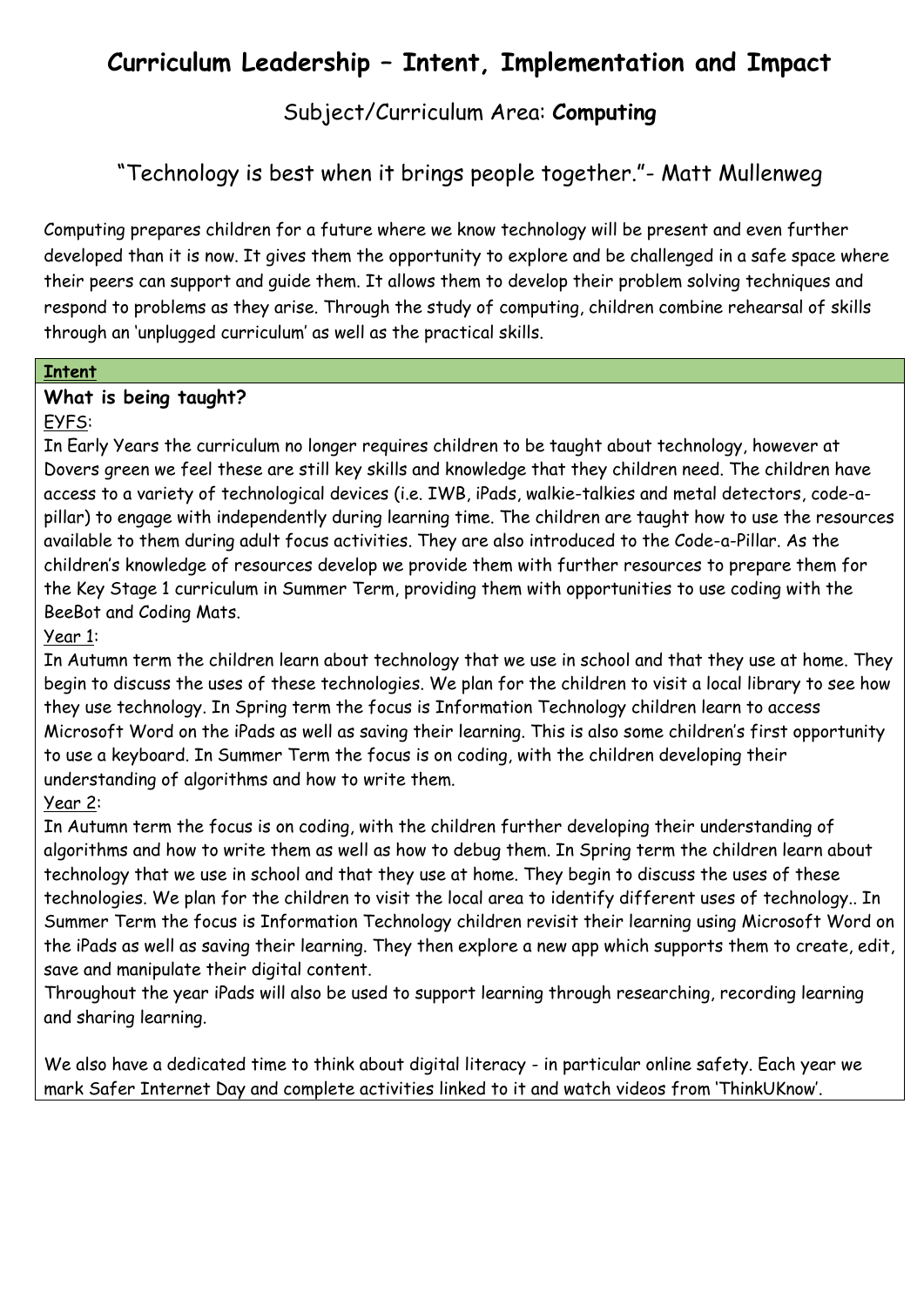#### **How does it cater for PP/SEND and higher attainers?**

#### **SEND**

At Dovers Green Quality First Teaching is at the core of everything we do and when planning Computing lessons teachers will be aware of barriers to learning that an individual child has and will plan accordingly to ensure that these barriers are removed so that all children have the opportunity to know, apply and understand the matters, skills and processes being taught. This may include additional TA support, preteaching of key skills and/or vocabulary, additional scaffolding of work including modification of any recording sheets and equipment and the use of visual prompts. It may also include breaking down the learning into achievable steps for children to complete one at a time. Children are also encouraged to build their resilience by 'giving it a go' before asking for support from a peer or an adult, this is reinforced with our Marvellous Mistakes ethos.

# **COIN unit**

Children in our COIN unit who are in EYFS and Year 1 are taught through objectives taken from the EY curriculum as this is more appropriate for them. When the children get to Year 2, if and when it is appropriate for them they are taught through objectives taken from the Year 1 curriculum. They are supported through additional TA support, pre-teaching of key skills and/or vocabulary, additional scaffolding of work including modification of any recording sheets and equipment and the use of visual prompts including Clicker. Like the SEND children in mainstream.

#### **Mastery**

## **What is Mastery?**

A child's ability to skilfully **apply** their learning in more in‐depth ways is called **Mastery.** Mastery is not just knowing a fact, but it is using that fact in increasingly more complex situations to extend their learning. Mastery also enables children to work in ways which show a deeper understanding of a given task.

# **What is Mastery in Computing?**

In the Computing curriculum Mastery is when a child enjoys the challenge of computing tasks and shows resilience when they encounter a problem, thinking of different strategies to solve it. A child would demonstrate enjoyment, enthusiasm and a passion for the subject. They would also reflect on their previous learning and apply this in new and cross-curricular situations. When discussing their learning they demonstrate and effectively use the correct language linked to computer science.

# **How would a child's Mastery of Computing present itself?**

1. **Information Technology**: Show greater understanding of which program is best to record their learning and give some reasons why.

2. **Digital Literacy:** Showing greater articulation during explanations of uses of technologies, providing their own examples to demonstrate their understanding.

3. **Computer Science:** Showing greater patience and perseverance when debugging problems.